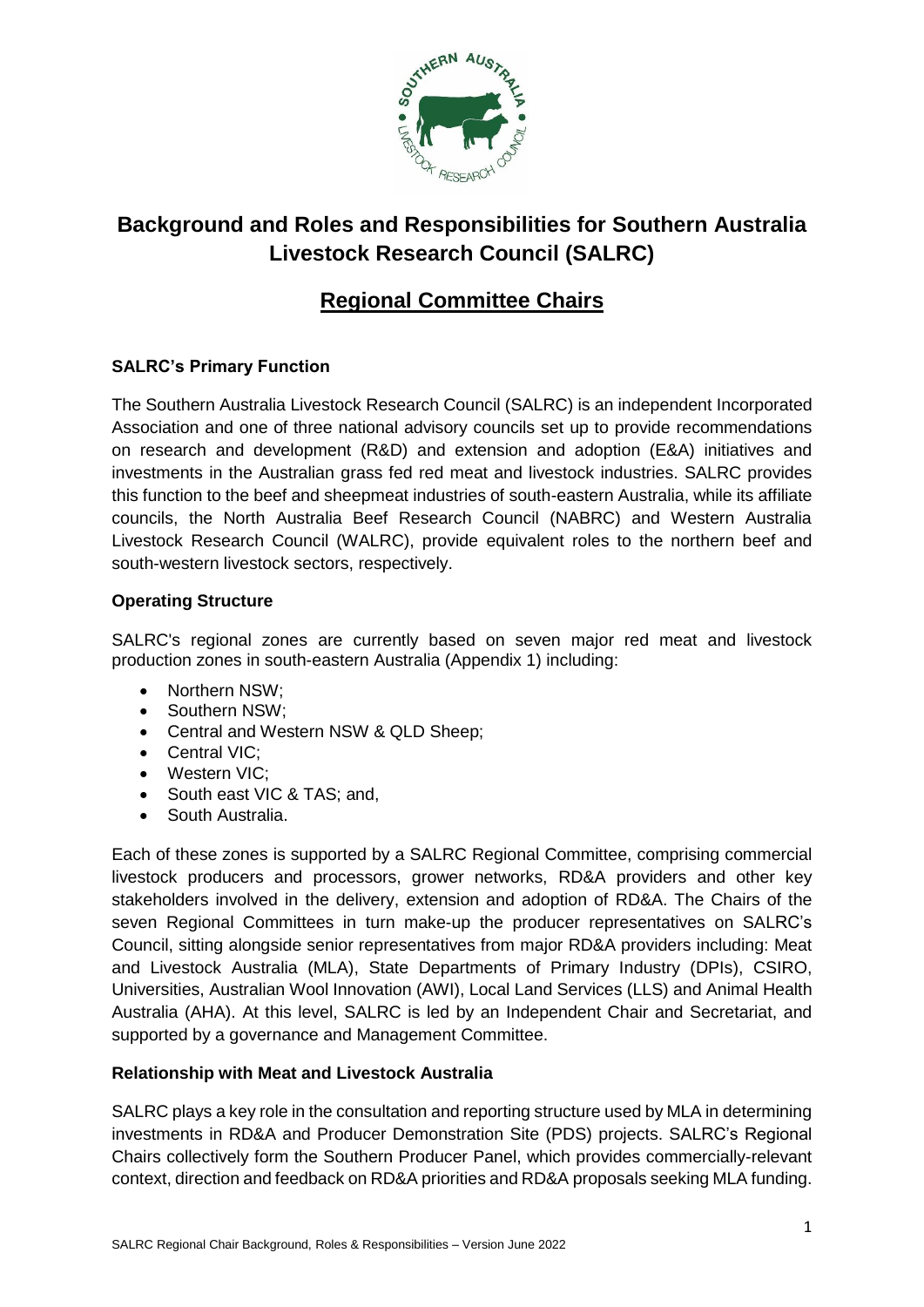In addition, the Independent Chairs – and two senior producer representatives – from SALRC, NABRC and WALRC are members of MLA's Red Meat Panel. This panel assesses regional RD&A issues in the context of national red meat and livestock industry RD&A priorities, as directed through the Meat Industry Strategic Plan (MISP) and its beef and sheepmeat subsidiary plans (BISP and SISP).

#### **Role of SALRC's Regional Chairs**

SALRC's Regional Chairs have an important and influential leadership role working within each region. The Regional Chairs will be members of SALRC and act as a conduit between MLA, other investors and grass roots producers. These roles require a deep understanding of the local and regional production systems and the RD&A issues facing red meat producers in their area.

Regional Chairs will keep SALRC informed about issues in their area of expertise and their region, and keep their regional committee members informed about issues facing SALRC and the broader industry. While taking a leadership role within their region, the Regional Chairs will be expected to work closely with the other Regional Chairs, considering opportunities for collaboration.

### **Accountabilities of Regional Committee Chair**

- Attend two SALRC Council meetings per year (up to two days each);
- Chair two regional committee meetings annually (up to two days each) and tele/video conferences as required. The Chair's roles include managing meeting agendas, facilitating and / or leading discussions, and building engagement and consensus around key decisions;
- Develop meeting and tele/video-conference agendas and manage the completion of action items and correspondence. This, in conjunction with MLA and the SALRC Secretariat, includes maintaining momentum in the regional committee's out-of-session activities;
- Attend the Southern Producer Panel meeting (two days/year), providing commercially relevant context, direction and feedback on RD&A proposals seeking MLA funding and participating in training provided by MLA on this process.
- Develop and maintain effective relationships between key regional sheepmeat and grassfed beef RD&A stakeholders (industry entities, alliances and representatives of RD&E providers);
- Seek and capitalise on opportunities to improve SALRC processes, efficacy and profile;
- Lead the region in the development of new initiatives to improve RD&A planning and delivery;
- Maintain a 'watching brief' on all RD&A program and project milestones, deliverables, within their region and report to SALRC:
- Collaborate with the regional committee members, participating organisations and other stakeholders involved in the region;
- Participate in discussions relating to RD&A program and project development, delivery and implementation in the sheepmeat and southern beef sectors;
- Provide (apolitical) advocacy and leadership in relation to RD&A requirements for SALRC co-investors, and more broadly for Australia's sheepmeat and grass-fed beef sectors within the region.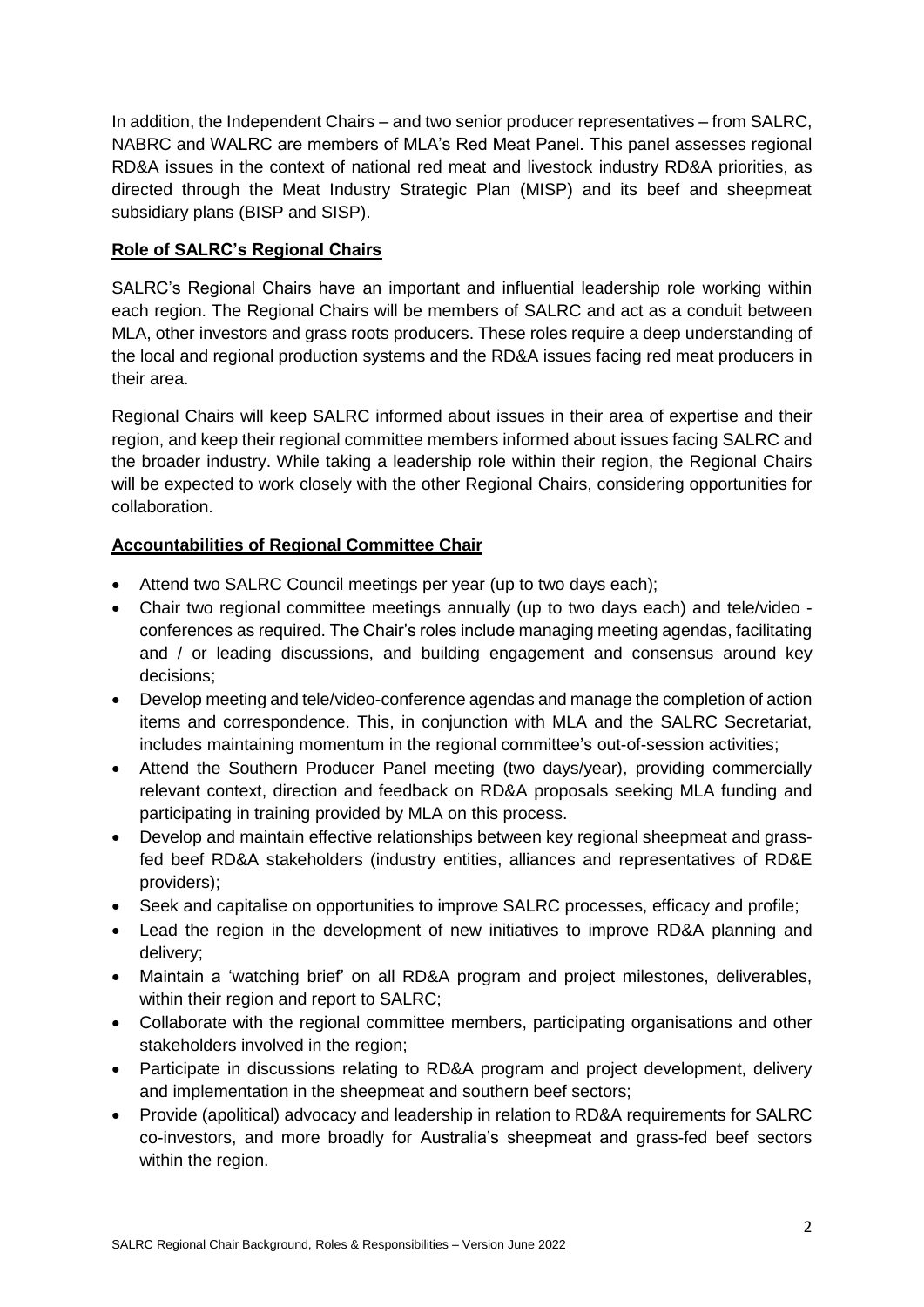#### **KEY SELECTION CRITERIA**

#### **Professional Attributes required of Regional Committee Chair:**

- Good understanding of red meat and livestock industry structures, the role of SALRC's investors in agricultural RD&A, and sheepmeat and grass-fed beef production issues in their area;
- Understanding and confidence in meeting protocols, governance, media liaison, public speaking and application of RD&A to red meat industry development;
- Experience in managing regional industry relationships within the context of the sheepmeat and/or southern grass-fed beef industries;
- Demonstrated experience in the engagement with, and communication of, program and project outcomes to regional and local groups;
- An interest in the design and development of red meat and livestock RD&A programs;
- Evidence in dealing with RD&A and/or industry organisations and associated networks.

#### **Personal Attributes required of Regional Committee Chair:**

- An advanced understanding and passion to advocate the importance of agricultural RD&A and continuous improvement in the red meat and livestock industries;
- Strong people/relationship skills, including capability to build an effective and collegiate approach to addressing a broad range of stakeholder issues;
- Demonstrated leadership skills and the ability and desire to motivate, inspire and grow the capacity of others, seek improvement and increase the profile of the Regional Committee (and SALRC more broadly) within the industry;
- A demonstrated ability to be able to lead a regional team while actively contributing to SALRC in a national RD&A context.

Sitting fees will be paid and approved travel expenses reimbursed.

#### **EXPRESSION OF INTEREST**

Submit a short expression of interest clearly addressing the criteria outlined above (professional & personal attributes).

For more information, contact the SALRC Executive Officer Mike Stephens at [info@salrc.com.au](mailto:info@salrc.com.au) or 03 5341 6100.

Please return EOIs to Mike Stephens at [info@salrc.com.au](mailto:info@salrc.com.au)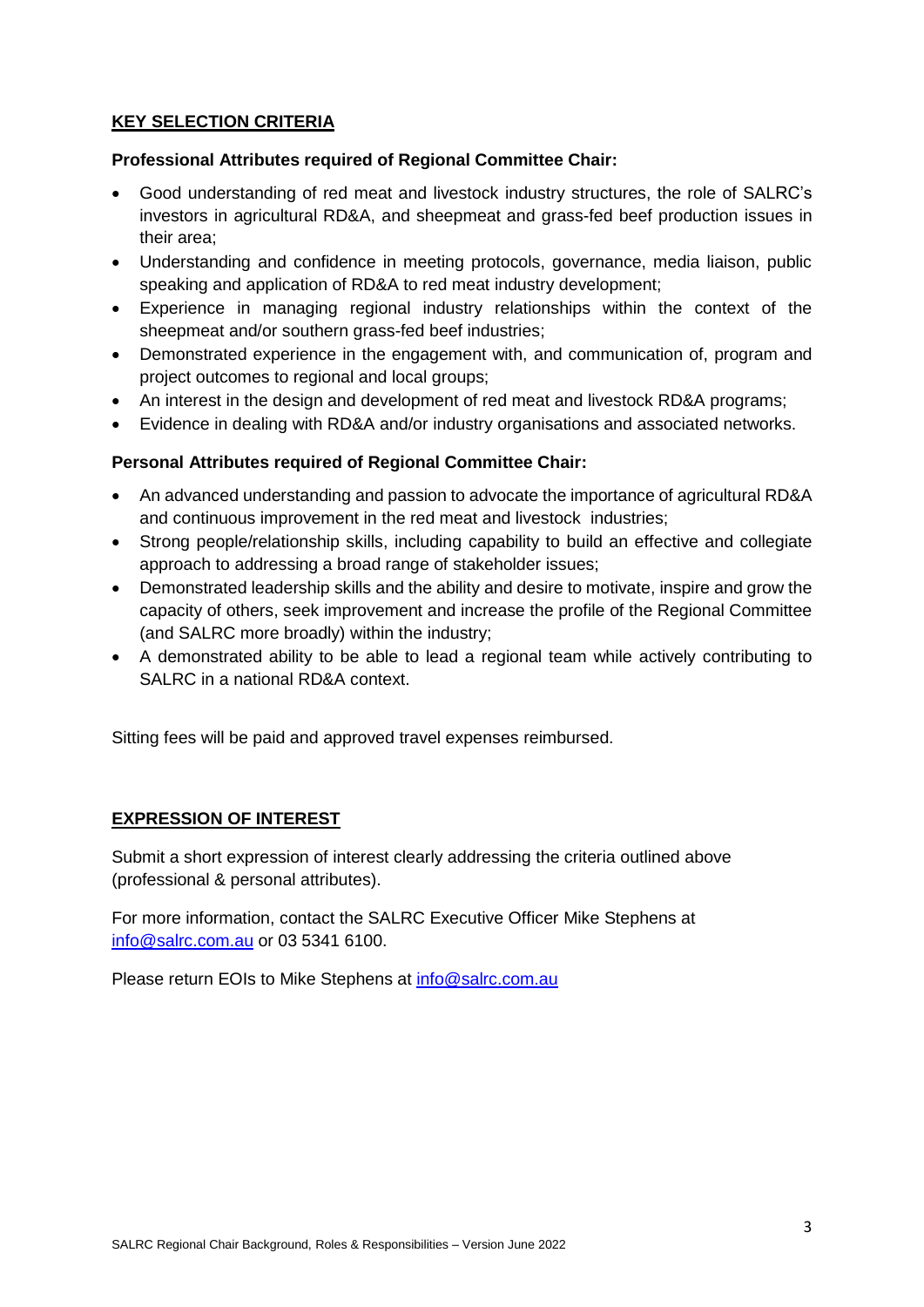#### **Appendix 1: SALRC regions**